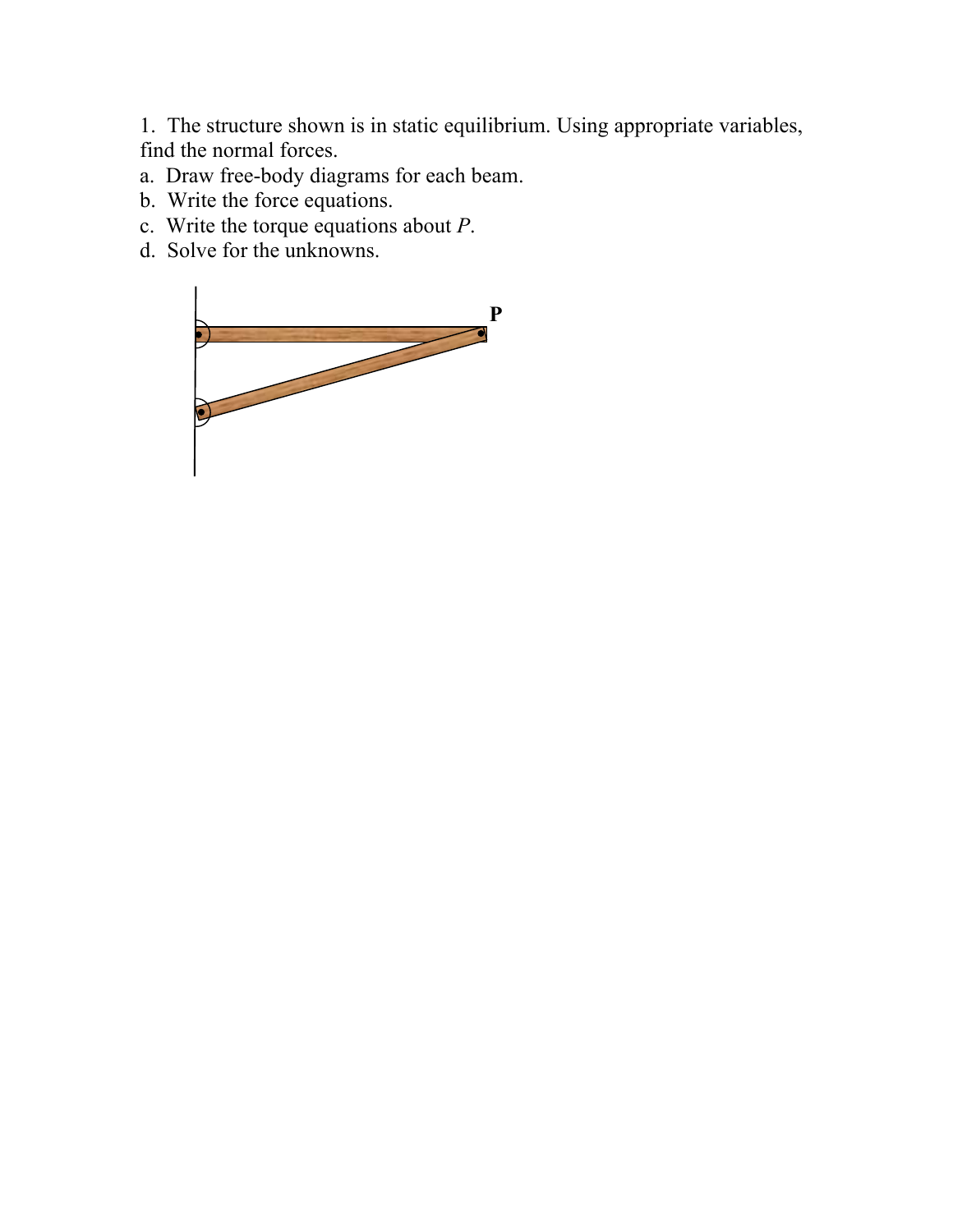2. In the figure below, a uniform beam of length *L* and mass *m* is at rest on two scales. A uniform block with mass *2m* is at rest on the beam with its center a distance *L/4* from the beam's left end.

Given [ $L$ ,  $m$ ], find  $[w_1, w_2]$ 

 $(w_1 \text{ and } w_2 \text{ are what the left and right scale read, respectively.)$ 

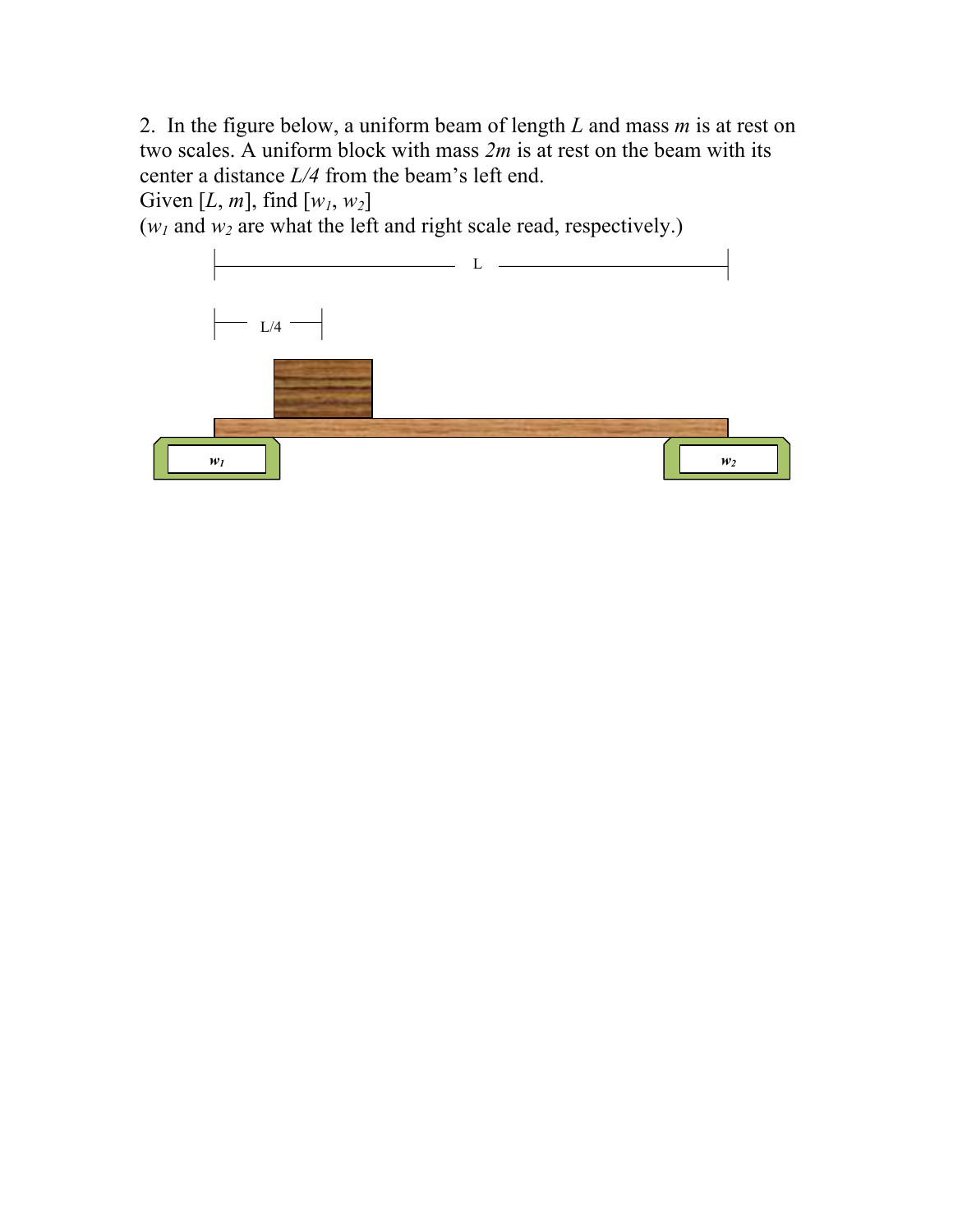3. The figure below shows a block of mass *M* hanging by a massless rope from a hinged beam of mass *m* and massless cable.

Given  $[M, m, \theta, a, b]$ , find

a. the tension  $T_c$  of the cable,

b. the sum of the forces on the beam.

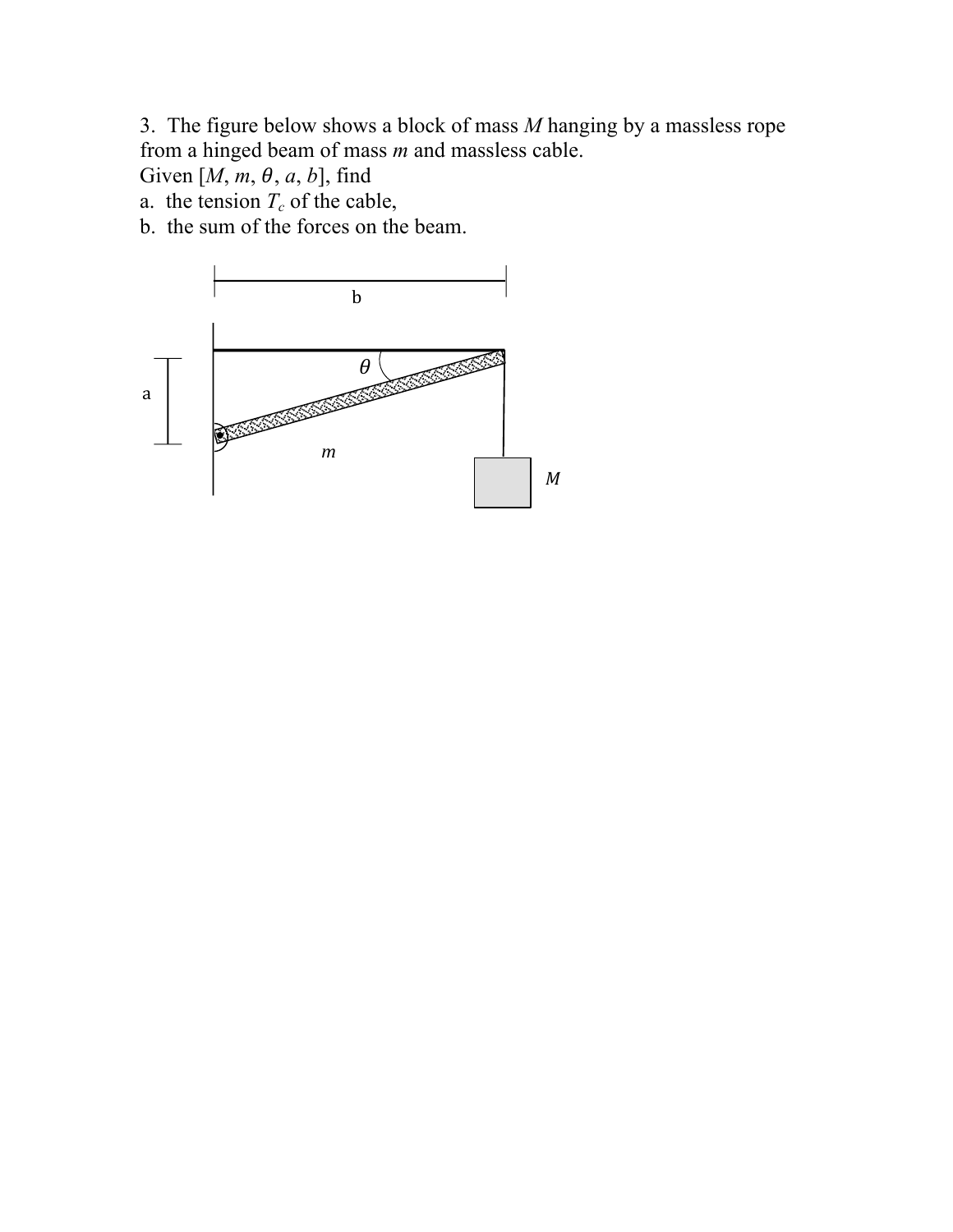4. Two wheels of weights *W* and *3W* are connected by a bar of negligible weight and are free to roll on the *π/4* inclines as shown below. Given  $[W]$ , find the angle  $\phi$  that the bar makes with the horizontal when the system is in static equilibrium.

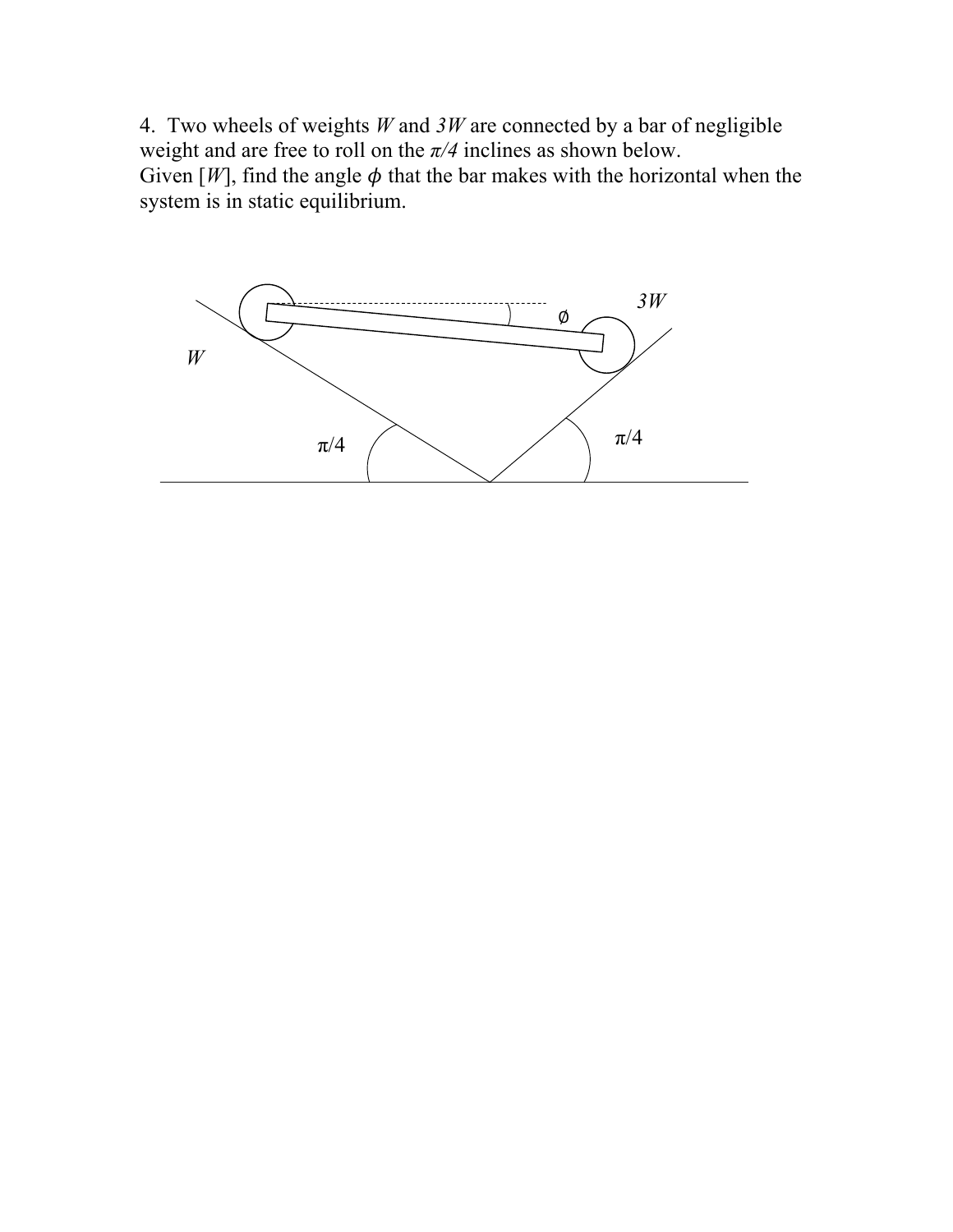5. A diver of mass *m* stands at the end of a diving board of length *L* of negligible mass. The board is fixed to two supports separated by distance *d*. Given [*m*, *L*, *d*], find

- a. the magnitude of the force from the left support,
- b. the direction of the force from the left support (up or down),
- c. the magnitude of the force from the right support, and
- d. the direction of the force from the right support (up or down).

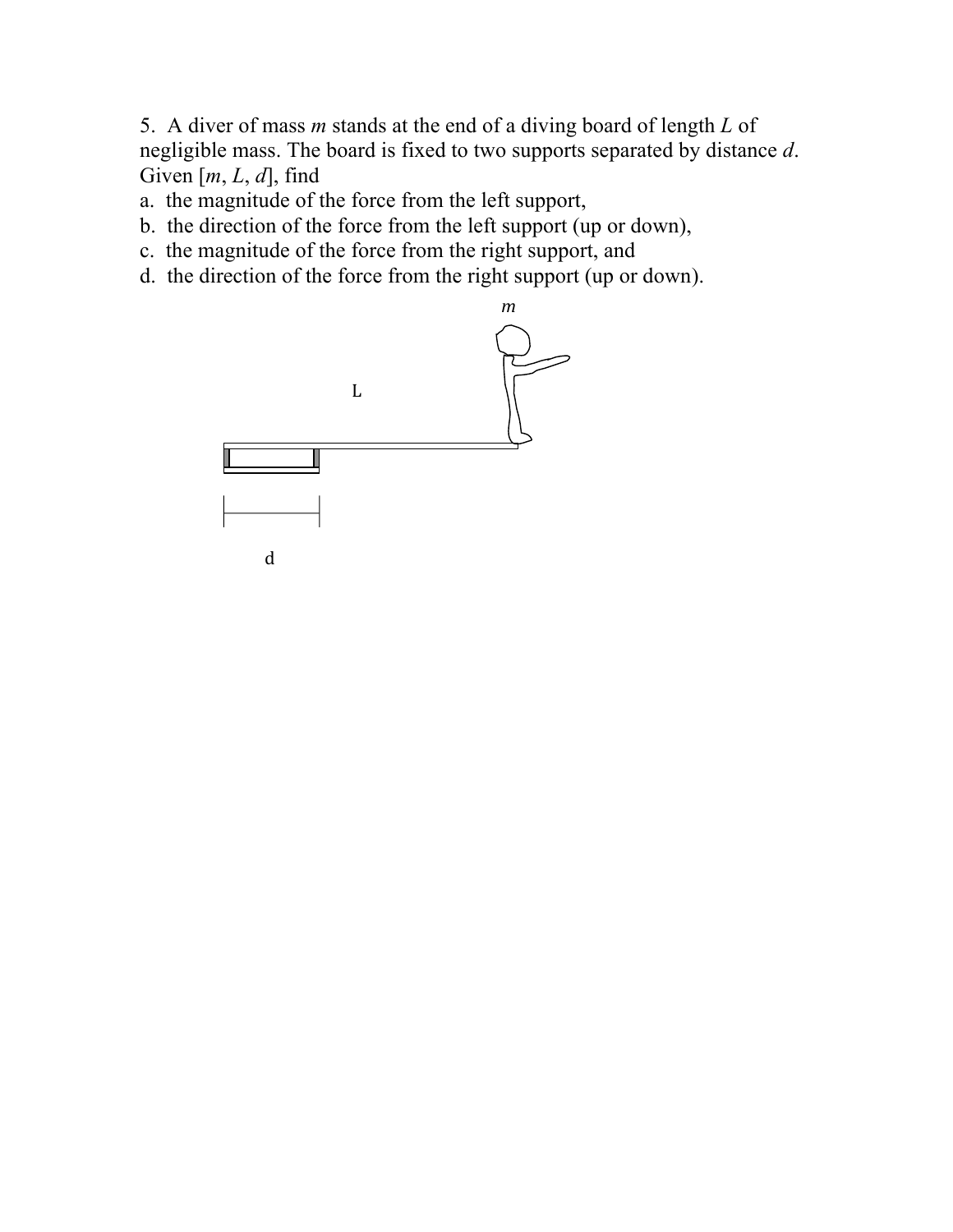6. A meter stick balances horizontally on a knife-edge at the 50.0 cm mark. With two coins of mass 5*m* each stacked over the 12.0 cm mark, the stick is found to balance at the 45.5 cm mark.

Given [*m*], find the mass of the meter stick.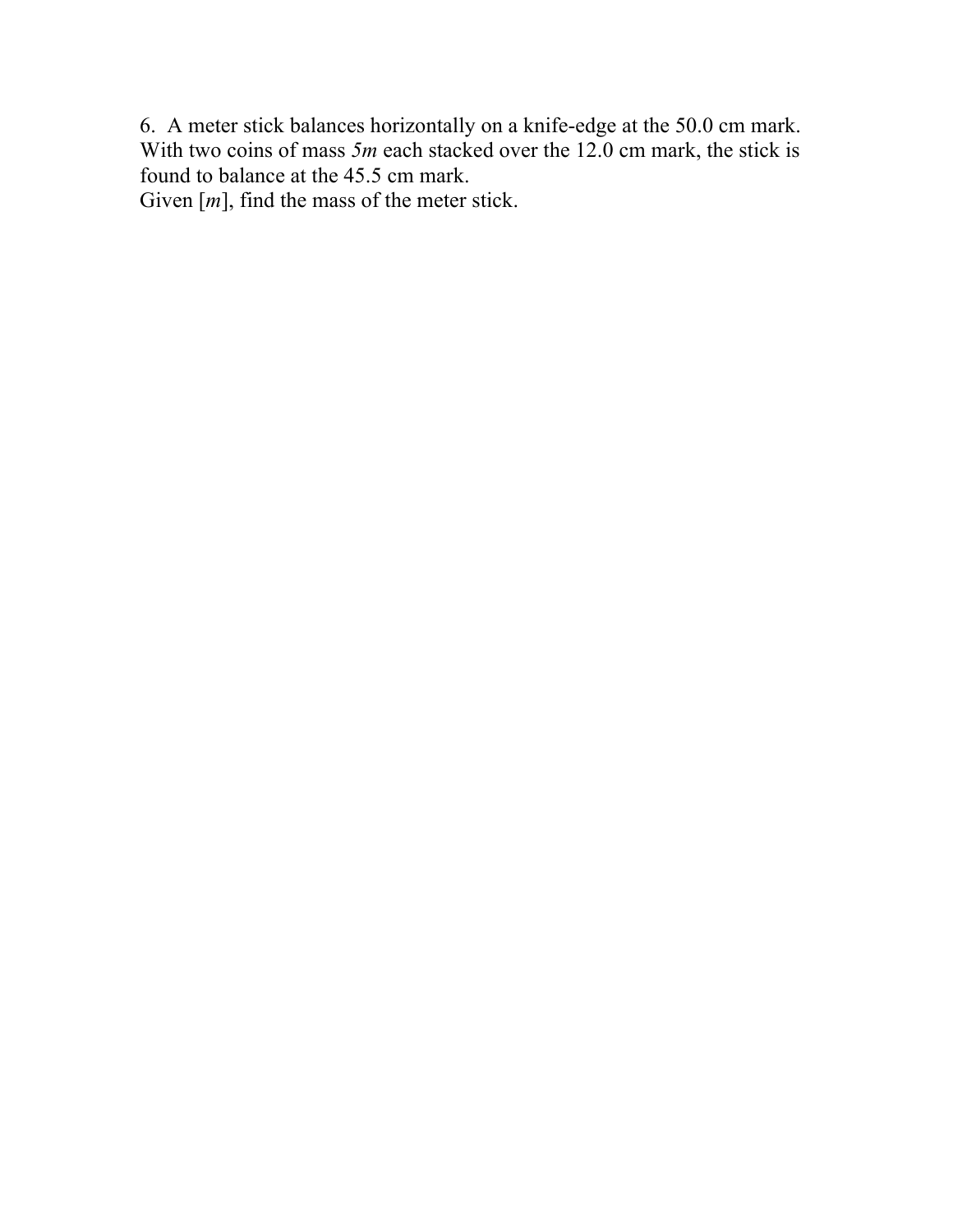7. A window cleaner of mass *M* uses a ladder of mass m and length ℓ. He places one end on the ground a distance  $\ell/2$  from a wall, rest the upper end against a cracked window, and climbs the ladder. He is  $3\ell/5$  up along the ladder when the window breaks. Ignoring friction between the ladder and the window and assume the base of the ladder does not slip.

Just before the window breaks, given  $[M, \ell]$ , find

- a. the magnitude of the force on the window from the ladder,
- b. the magnitude of the force on the ladder from the ground, and
- c. the angle (relative to the horizontal) of that force on the ladder.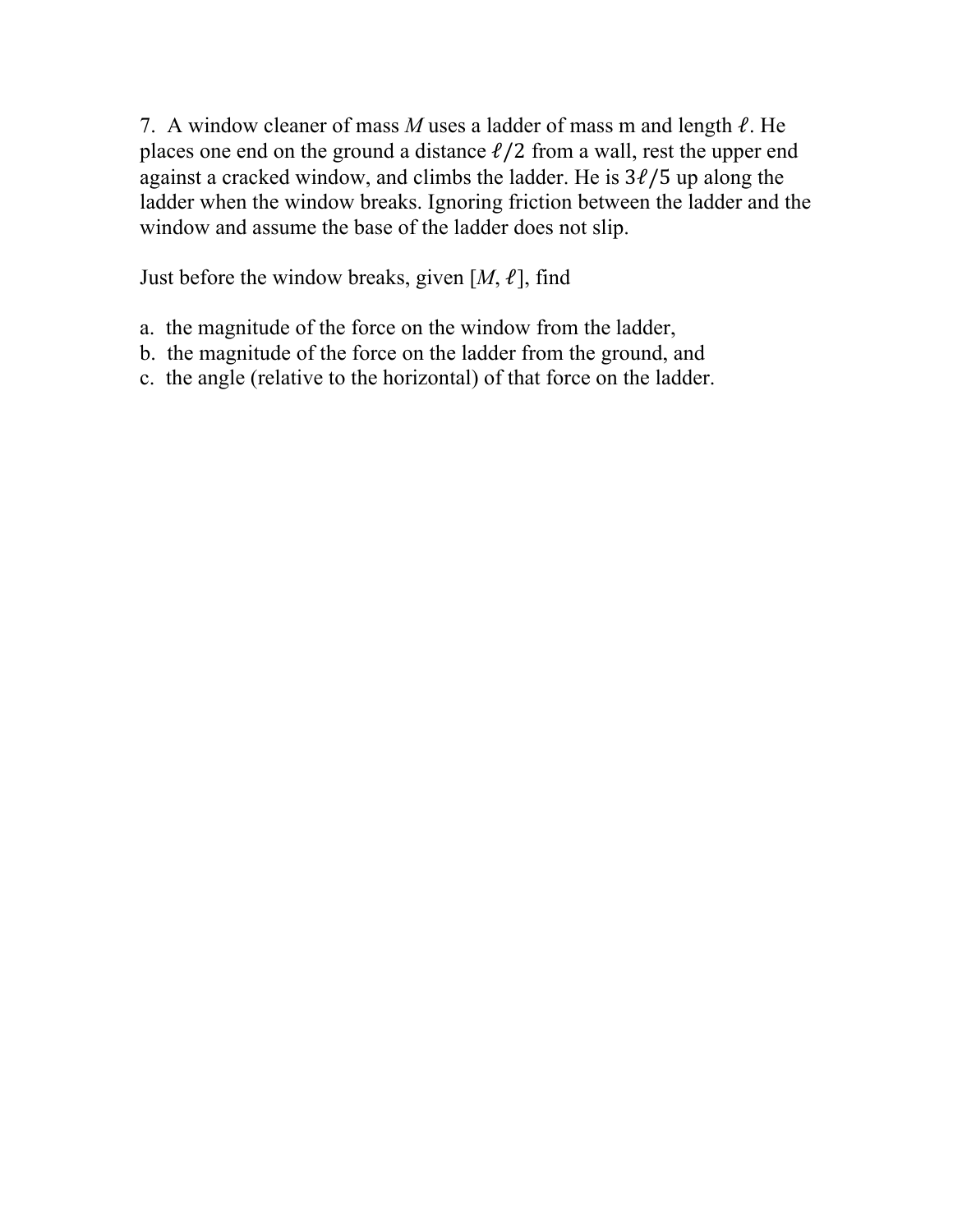8. Given [*h*, *r*, *m*], find the magnitude of force applied horizontally at the axle of the wheel is necessary to raise the wheel over an obstacle of height *h*.